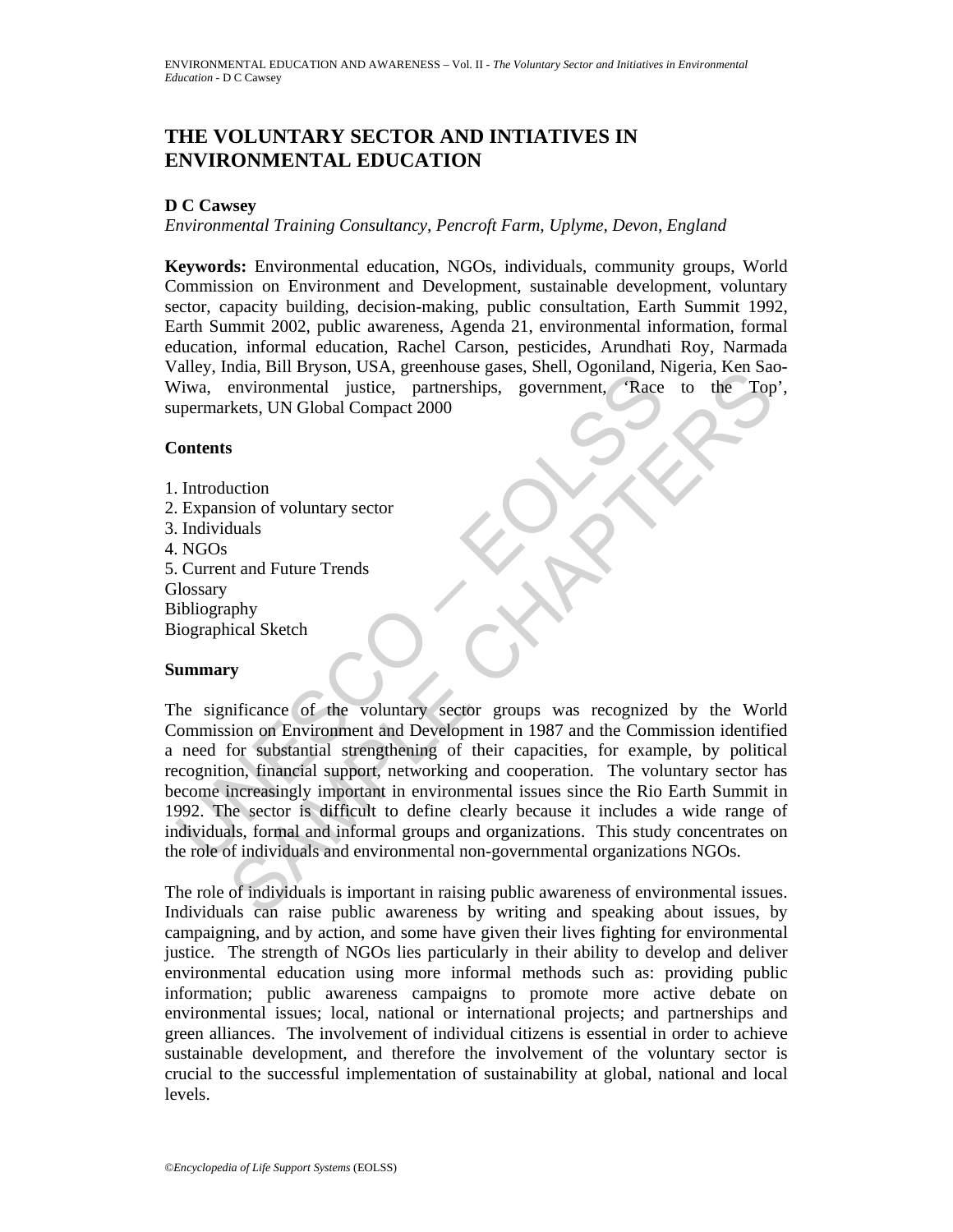## **1. Introduction**

The voluntary sector has become increasingly important in environmental issues since the Rio Earth Summit in 1992. Many environmental groups had already been active for some time, for example Greenpeace was founded in 1971. Some environmental groups especially in the field of conservation have a much longer history. Established in 1892, the Sierra Club in the USA was the first NGO formed for nature conservation

The voluntary sector is difficult to define clearly because it includes such a wide range of individuals, formal and informal groups and organizations. A list of potential voluntary sector participants could include the following:

- Academic and research institutions;
- Community groups;
- Environmental organizations;
- Professional associations;
- Trade unions:
- Individual members of the public.

In this chapter the role of individual members of the public and environmental organizations and community groups are included. Environmental organizations and community groups are considered to be non-governmental organizations (NGOs).

Academic and research institutions;<br>
Community groups;<br>
Environmental organizations;<br>
Professional associations;<br>
Trade unions;<br>
Trade unions;<br>
Trade unions;<br>
Trade unions;<br>
Individual members of the public.<br>
1 this chapte Some of these non-governmental organizations (NGOs) are only interested in local issues or a relatively small geographically defined area. Other NGOs are concerned with national and/or global issues. An important strength of environmental NGOs is that the organization usually has members who are "close to the problem or issue". A second important strength is that the organization is usually able to take a long-term view where necessary. This contrasts with the short-term view unfortunately so often taken by elected democratic governments.

minity around research institutions;<br>
sommental organizations;<br>
sional associations;<br>
sional associations;<br>
unions;<br>
unions;<br>
unions and community groups are included. Environmental organizations and<br>
the public chapter th The activities undertaken by individuals and NGOs include: campaigning, publicity, education, representation, protest, and action. In practice these activities usually overlap with one another and are not clearly defined. Indeed, campaigning, publicity, representation, protest and action, can all be considered as part of the education process. Environmental systems are very complex and the public issues which arise concerning the environment are therefore also complex. Informal rather than formal methods of education are often more appropriate for conveying these complex issues to the general public.

- -

-

TO ACCESS ALL THE **10 PAGES** OF THIS CHAPTER, Visit[: http://www.eolss.net/Eolss-sampleAllChapter.aspx](https://www.eolss.net/ebooklib/sc_cart.aspx?File=E4-16-07)